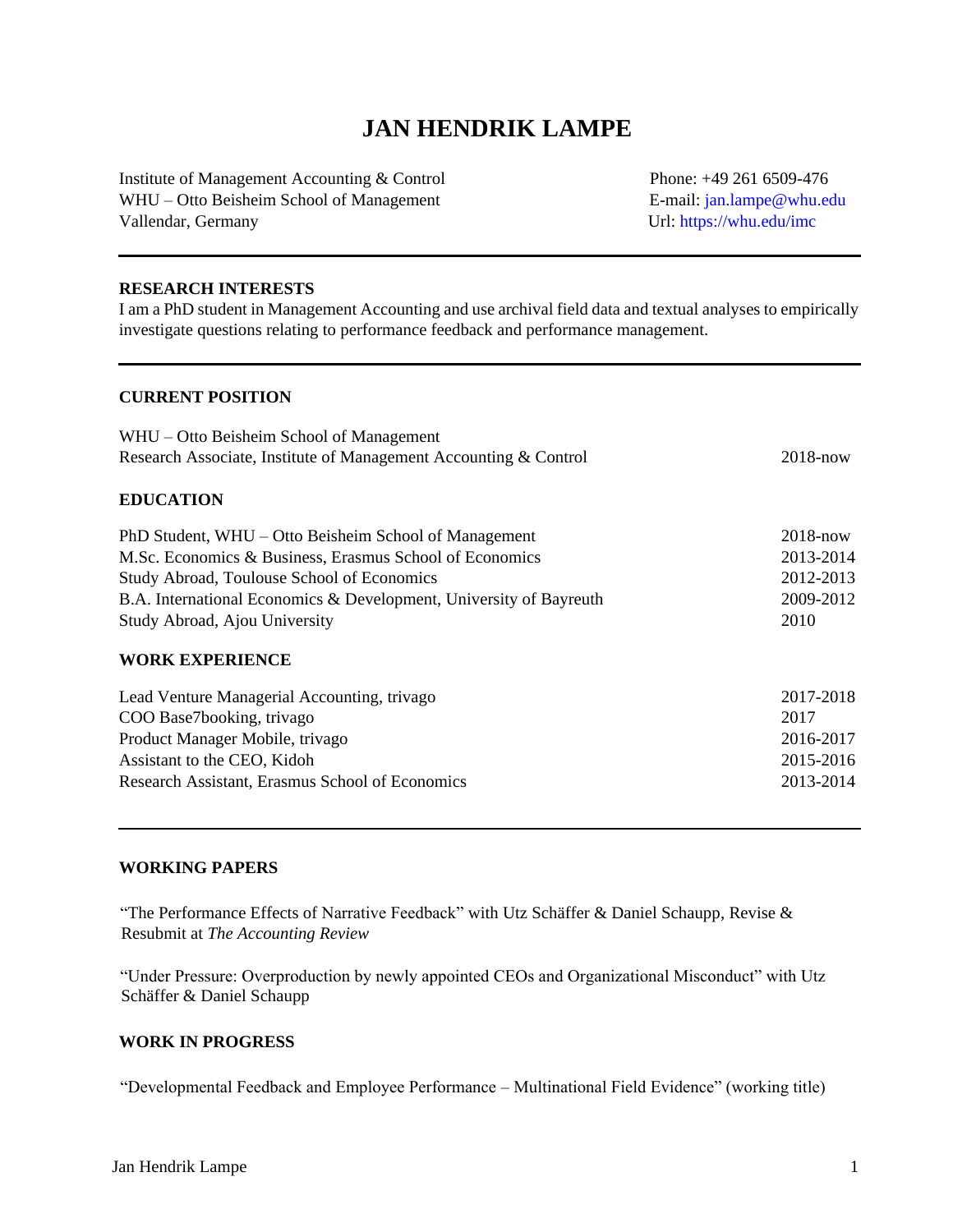"A Structural Topic Model of Performance Management Research 1989-2019" with Utz Schäffer & Daniel Schaupp

# **NON-PEER-REVIEWED PUBLICATIONS**

"What Management Accountants need to know when using AI" (translated title, in German), in: *Controlling & Management Review*, 65 (2)

### **TEACHING**

Structured Problem Solving (Bachelor, with Utz Schäffer) Fall 2018, 2019, 2020; Spring 2019, 2020 Strategy Execution (MBA, teaching assistant) Summer 2021, Fall 2021 Strategy Execution (Master, teaching assistant) Spring 2022

# **CONFERENCES & WORKSHOPS**

| Attended:                                                               |             |
|-------------------------------------------------------------------------|-------------|
| Annual Conference for Management Accounting Research                    | 2019        |
| Management Accounting Section Midyear Meeting incl. Doctoral Colloquium | 2020        |
| Summer Program in Accounting Research                                   | 2019        |
| Presentations:                                                          |             |
| American Accounting Association Annual Meeting                          | 2021, 2022* |
| Annual Conference for Management Accounting Research                    | 2020        |
| Conference on Performance Measurement and Management Control            | 2021        |
| European Accounting Association Annual Congress                         | 2021, 2022* |
| <b>ERMAC Summer School and Research Conference</b>                      | 2022*       |
| Global Management Accounting Research Symposium                         | 2021        |
| <b>International Accounting Research Symposium</b>                      | 2021        |
| <b>Management Accounting Section Midyear Meeting</b>                    | 2021, 2022  |
| Monforma                                                                | 2020        |
| New Directions in Management Accounting                                 | 2020        |
| <b>VHB</b> Jahrestagung                                                 | 2022        |
| WHU Workshop on Machine Learning                                        | 2020        |
|                                                                         | *scheduled  |

# **ACADEMIC SERVICE**

Ad-hoc reviewer: European Accounting Review, Journal of Management Control

| Conference reviewer:                           |            |
|------------------------------------------------|------------|
| American Accounting Association Annual Meeting | 2021, 2022 |
| Management Accounting Section Midyear Meeting  | 2021, 2022 |